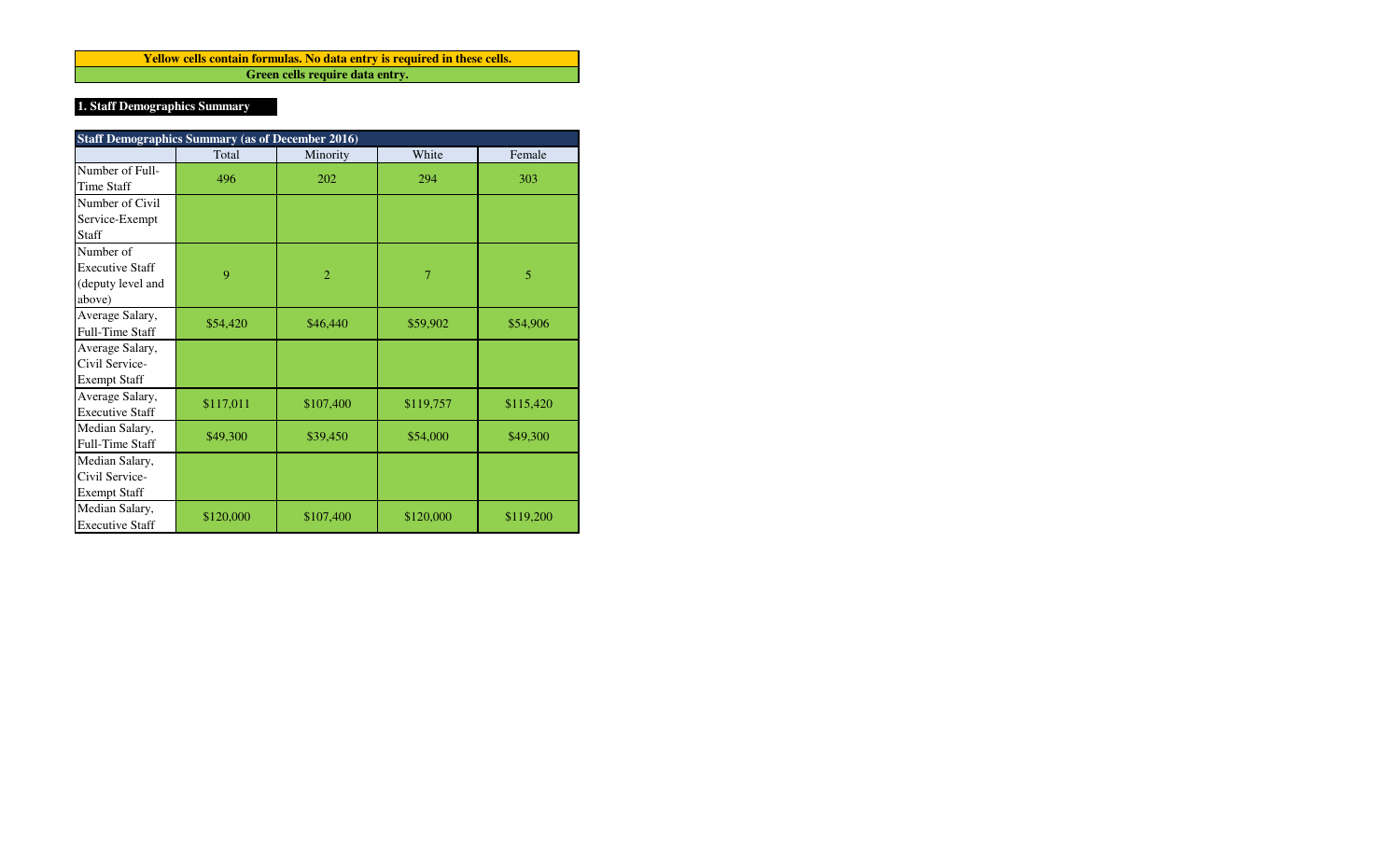## **2. Employment Levels**

| <b>Employment Levels (as of December 2016)</b>                   |                 |          |  |  |  |  |  |
|------------------------------------------------------------------|-----------------|----------|--|--|--|--|--|
|                                                                  | <b>Budgeted</b> | Filled   |  |  |  |  |  |
| Number of Full-<br><b>Time Positions</b>                         | 524             | 496      |  |  |  |  |  |
| Number of Part-<br><b>Time Positions</b>                         |                 |          |  |  |  |  |  |
| Number of Civil-<br>Service Exempt<br>Positions                  |                 | O        |  |  |  |  |  |
| Number of<br>Executive<br>Positions (deputy)<br>level and above) | 10              | 9        |  |  |  |  |  |
| Average Salary of<br>All Full-Time<br>Positions                  | \$56,925        | \$54,420 |  |  |  |  |  |
| Median Salary of<br>All Full-Time<br>Positions                   | \$50,000        | \$49,300 |  |  |  |  |  |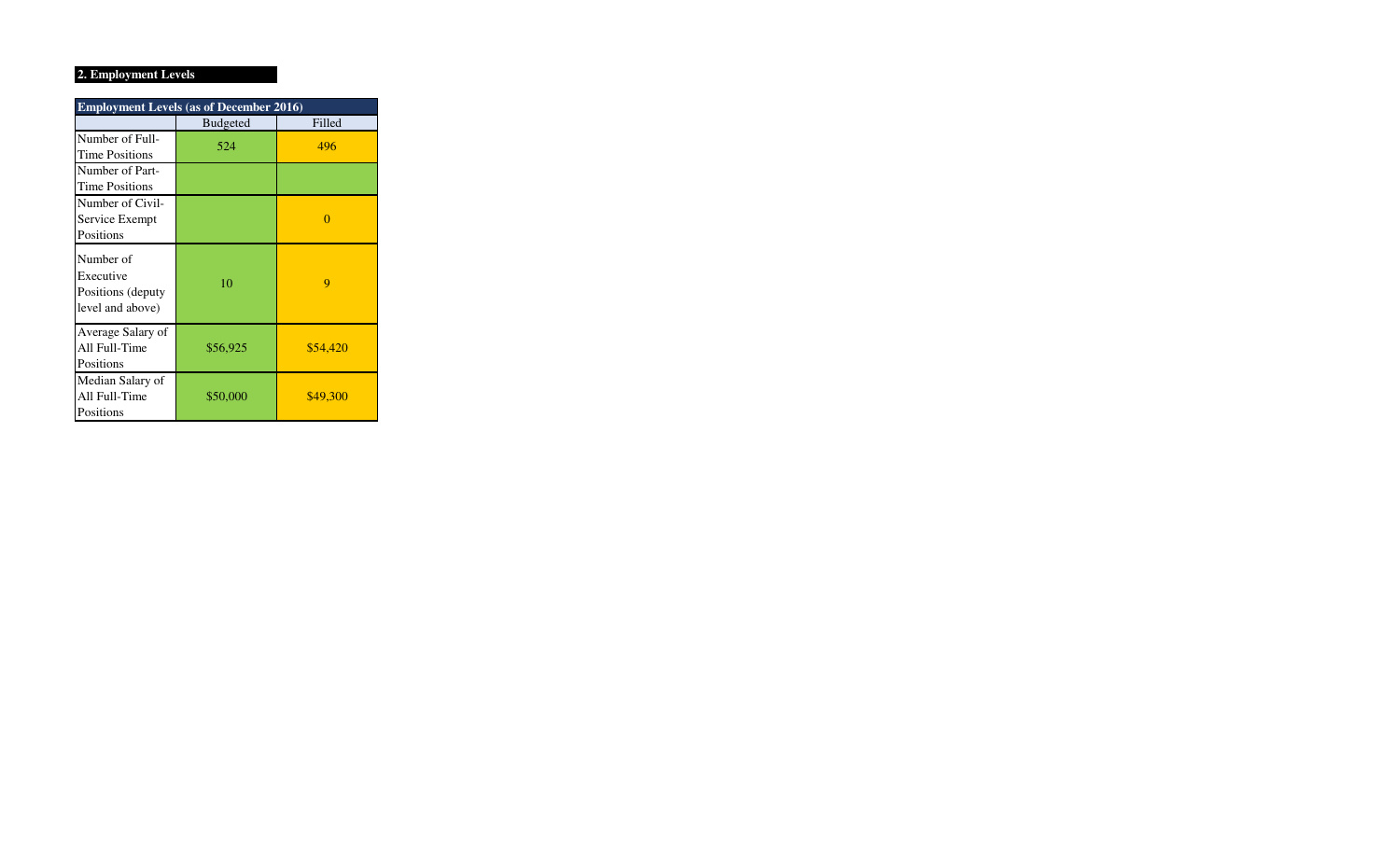## **3. Financial Summary by Class**

**NOTE: Some departments may also want to provide financial summary tables for other funds, such as the Grants Fund.**

|                    | <b>General Fund Financial Summary by Class</b> |              |                |                |                |                   |  |  |  |
|--------------------|------------------------------------------------|--------------|----------------|----------------|----------------|-------------------|--|--|--|
|                    | FY16 Original                                  | FY16 Actual  | FY17 Original  | FY17 Estimated | FY18 Proposed  | Difference: FY18- |  |  |  |
|                    | Appropriations                                 | Obligations  | Appropriations | Obligations    | Appropriations | <b>FY17</b>       |  |  |  |
| Class 100 -        |                                                |              |                |                |                |                   |  |  |  |
| Employee           | \$37,842,029                                   | \$37,651,679 | \$39,218,327   | \$39,218,327   | \$40,152,079   | \$933,752         |  |  |  |
| Compensation       |                                                |              |                |                |                |                   |  |  |  |
| <b>Class 200 -</b> |                                                |              |                |                |                |                   |  |  |  |
| Purchase of        | \$4,328,640                                    | \$4,280,037  | \$4,605,846    | \$4,605,846    | \$4,595,646    | \$10,200          |  |  |  |
| <b>Services</b>    |                                                |              |                |                |                |                   |  |  |  |
| Class 300 -        |                                                |              |                |                |                |                   |  |  |  |
| Materials and      | \$395,280                                      | \$439,978    | \$422,881      | \$422,881      | \$422,881      | \$0               |  |  |  |
| <b>Supplies</b>    |                                                |              |                |                |                |                   |  |  |  |
| Class 400 -        | \$324,000                                      |              |                |                |                | \$0               |  |  |  |
| Equipment          |                                                | \$305,616    | \$288,595      | \$288,595      | \$288,595      |                   |  |  |  |
| Class 500 -        |                                                |              |                |                |                | \$0               |  |  |  |
| Contributions      |                                                |              |                |                |                |                   |  |  |  |
| Class 700 - Debt   |                                                |              |                |                |                | \$0               |  |  |  |
| Service            |                                                |              |                |                |                |                   |  |  |  |
| Class 800 -        |                                                |              |                |                |                |                   |  |  |  |
| Payment to Other   |                                                |              |                |                |                | \$0               |  |  |  |
| Funds              |                                                |              |                |                |                |                   |  |  |  |
| Class 900 -        |                                                |              |                |                |                |                   |  |  |  |
| Advances/Misc.     |                                                |              |                |                |                | \$0               |  |  |  |
| Payments           |                                                |              |                |                |                |                   |  |  |  |
|                    | \$42,889,949                                   | \$42,677,310 | \$44,535,649   | \$44,535,649   | \$45,459,201   | \$923,552         |  |  |  |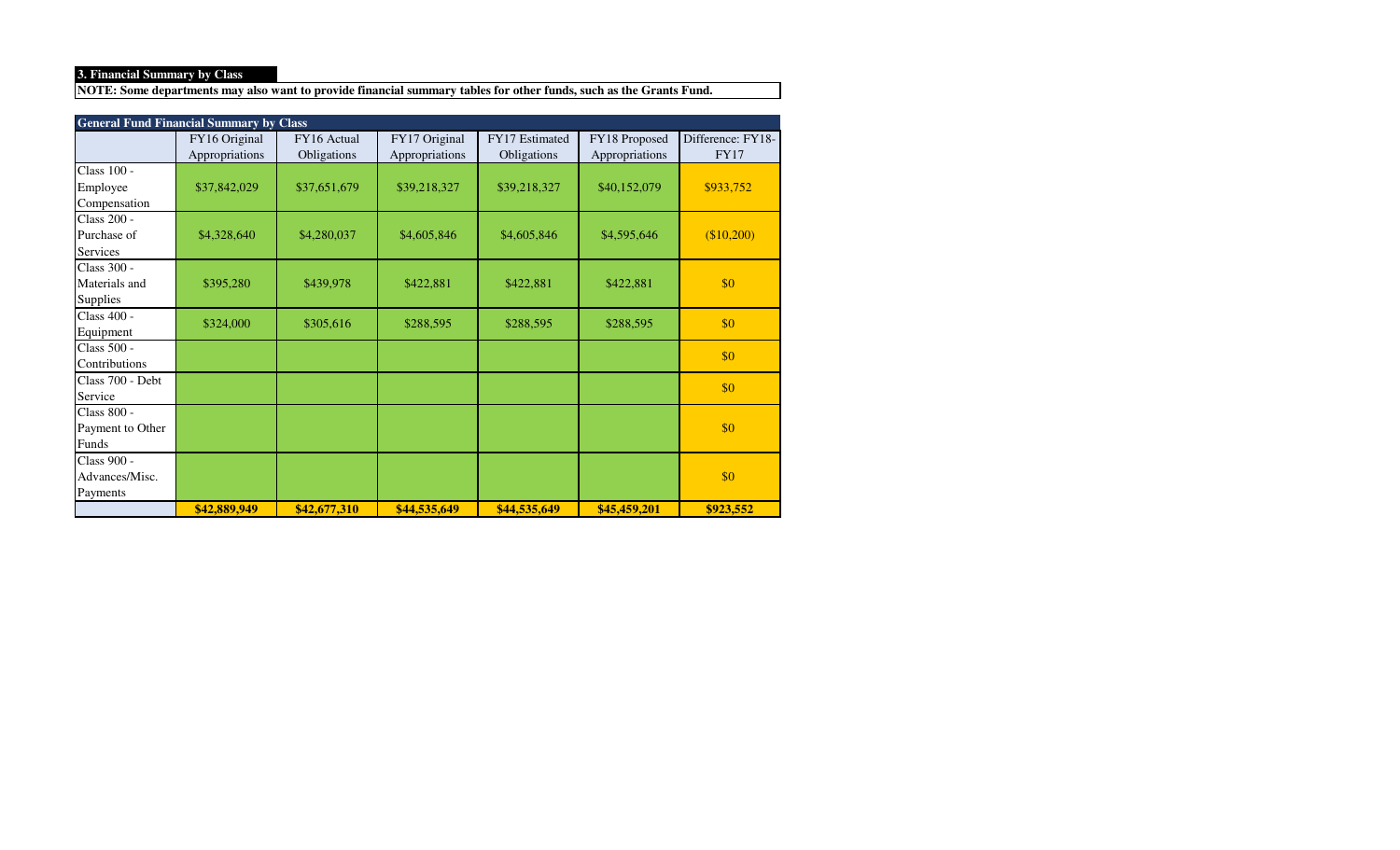## **4. Contracts Summary**

| M/W/DSBE Participation on Large Professional Services Contracts |                                  |                              |                       |                               |               |                                            |                                          |                                                                    |                                |                                                                                                         |                                                      |
|-----------------------------------------------------------------|----------------------------------|------------------------------|-----------------------|-------------------------------|---------------|--------------------------------------------|------------------------------------------|--------------------------------------------------------------------|--------------------------------|---------------------------------------------------------------------------------------------------------|------------------------------------------------------|
|                                                                 | Top Five Largest Contracts, FY17 |                              |                       |                               |               |                                            |                                          |                                                                    |                                |                                                                                                         |                                                      |
| Vendor Name                                                     | Service Provided                 | Dollar Amount of<br>Contract | <b>RFP</b> Issue Date | <b>Contract Start</b><br>Date | Ranges in RFP | % of M/W/DSBE<br>Participation<br>Achieved | \$ Value of<br>M/W/DSBE<br>Participation | Total %<br>Participation - All Participation - All<br><b>DSBEs</b> | Total \$ Value<br><b>DSBEs</b> | <b>Local Business</b><br>(principal place of<br>business located<br>within City limits)<br>[yes $/no$ ] | Waiver for Living<br>Wage<br>Compliance?<br>[yes/no] |
|                                                                 |                                  |                              |                       |                               | MBE:          | $100\%$                                    | \$50,298                                 |                                                                    |                                |                                                                                                         |                                                      |
| <b>Emerald Business</b>                                         |                                  |                              |                       |                               | WBE:          |                                            | \$0                                      |                                                                    |                                |                                                                                                         |                                                      |
| Supply                                                          | Office supplies                  | \$50,298                     | N/A                   | FY 17                         | DSBE:         |                                            | $\sqrt{50}$                              | 100%                                                               | \$50,298                       |                                                                                                         |                                                      |
|                                                                 | Software                         |                              |                       |                               | MBE:          | 100%                                       | \$24,233                                 |                                                                    |                                |                                                                                                         |                                                      |
|                                                                 | applications and                 |                              |                       |                               | WBE:          |                                            | \$0                                      |                                                                    |                                |                                                                                                         |                                                      |
| NewEgg                                                          | licenses                         | \$24,233                     | N/A                   | FY 17                         | DSBE:         |                                            | \$0                                      | 100%                                                               | \$24,233                       |                                                                                                         | yes                                                  |
|                                                                 |                                  |                              |                       |                               | MBE:          | $100\%$                                    | \$20,300                                 |                                                                    |                                |                                                                                                         |                                                      |
|                                                                 | Psychological                    |                              |                       |                               | WBE:          |                                            | \$0                                      |                                                                    |                                |                                                                                                         |                                                      |
| Gillian Blair Phd                                               | services for clients             | \$20,300                     | N/A                   | FY 17                         | DSBE:         |                                            | \$0                                      | 100%                                                               | \$20,300                       |                                                                                                         |                                                      |
|                                                                 | Consulting/legal                 |                              |                       |                               | MBE:          |                                            | \$0                                      |                                                                    |                                |                                                                                                         |                                                      |
| Littler Mendelson,                                              | services for business            |                              |                       |                               | WBE:          | $100\%$                                    | \$16,480                                 |                                                                    |                                |                                                                                                         |                                                      |
| P.C.                                                            | operations                       | \$16,480                     | N/A                   | FY 17                         | DSBE:         |                                            | \$0                                      | 100%                                                               | \$16,480                       |                                                                                                         |                                                      |
|                                                                 |                                  |                              |                       |                               | MBE:          | 100%                                       | \$14,594                                 |                                                                    |                                |                                                                                                         |                                                      |
| Dendar                                                          | Human resource                   |                              |                       |                               | WBE:          |                                            | \$0                                      |                                                                    |                                |                                                                                                         |                                                      |
| Consulating                                                     | consultant                       | \$14,594                     | N/A                   | FY 17                         | DSBE:         |                                            | \$0                                      | 100%                                                               | \$14,594                       |                                                                                                         |                                                      |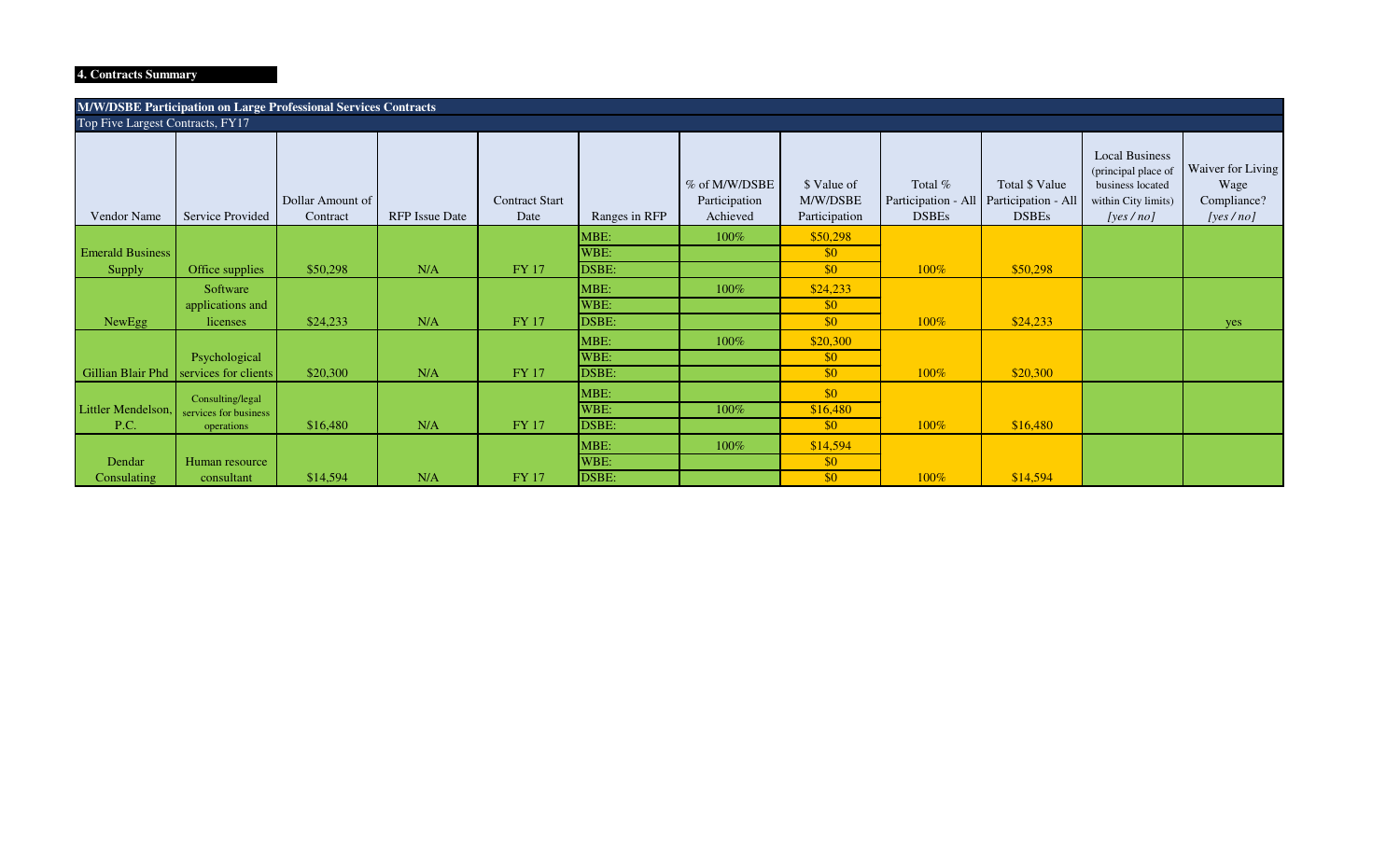#### **5. Performance Measures Table**

**NOTE: The Budget Office will copy this table in from the Five Year Plan.**

# **6. Participation Rate and Goal**

| <b>Professional Services Contracts Summary</b> |             |             |             |             |             |                       |  |  |
|------------------------------------------------|-------------|-------------|-------------|-------------|-------------|-----------------------|--|--|
|                                                | FY12        | <b>FY13</b> | <b>FY14</b> | <b>FY15</b> | <b>FY16</b> | FY17 YTD<br>(Q1 & Q2) |  |  |
| Total amount of                                |             |             |             |             |             |                       |  |  |
| contracts                                      | \$4,307,185 | \$4,485,185 | \$4,353,370 | \$4,301,526 | \$4,280,037 | \$2,988,750           |  |  |
| Total amount to                                |             |             |             |             |             |                       |  |  |
| M/W/DSBE                                       | \$0         | \$96,200    | \$47,492    | \$59,734    | \$123,376   | \$157,468             |  |  |
| Participation Rate                             | $0\%$       | $2\%$       | $1\%$       | $1\%$       | $3\%$       | $5\%$                 |  |  |

| <b>M/W/DSBE Contract Participation Goal</b>       |     |     |     |  |  |  |  |  |
|---------------------------------------------------|-----|-----|-----|--|--|--|--|--|
| <b>FY16</b><br><b>FY17</b><br>FY18                |     |     |     |  |  |  |  |  |
| M/W/DSBE<br>Contract<br><b>Participation Goal</b> | N/A | N/A | N/A |  |  |  |  |  |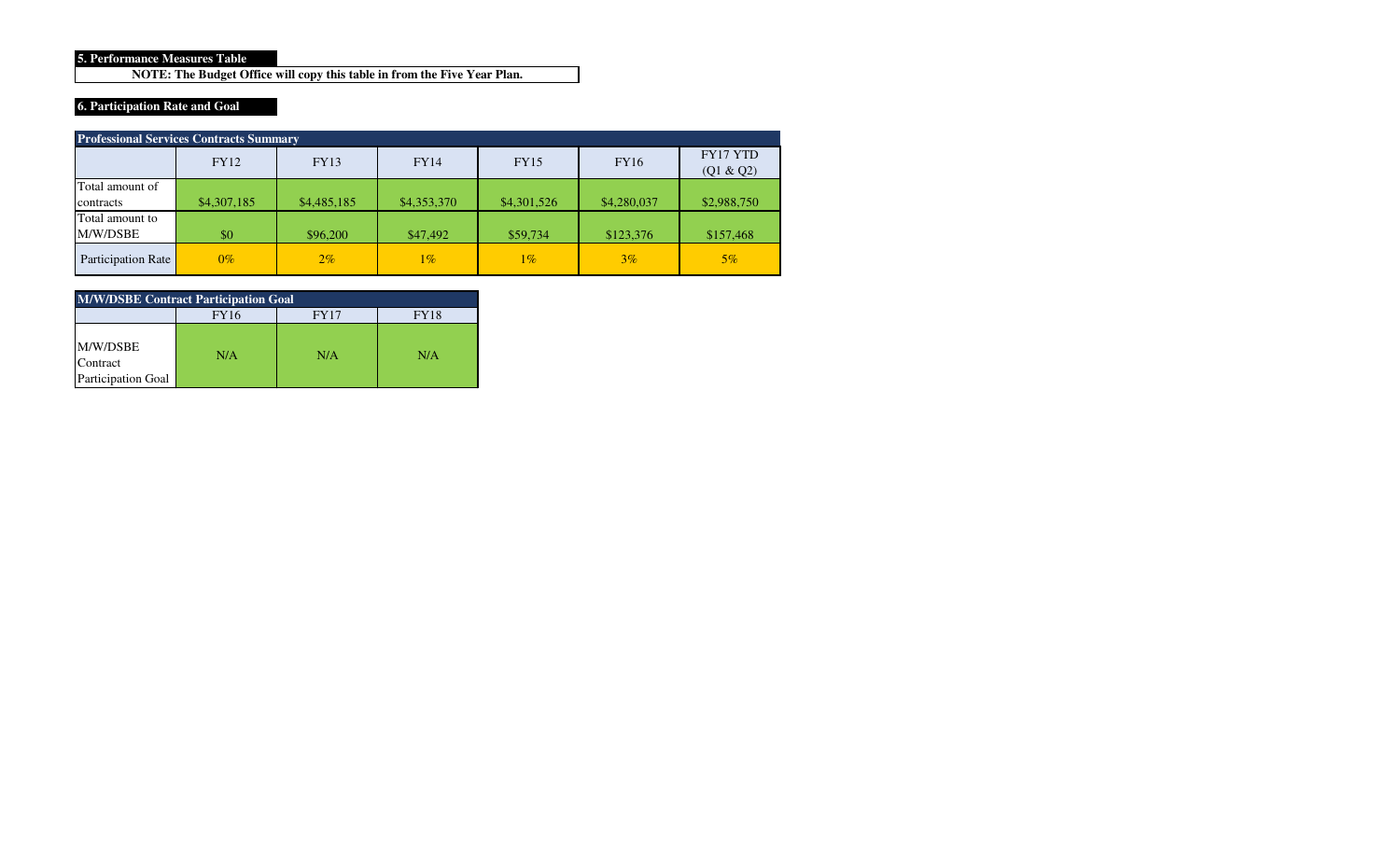# **7. Staff Demographics**

| <b>Staff Demographics (as of December 2016)</b> |                        |                  |                      |                        |                          |  |  |
|-------------------------------------------------|------------------------|------------------|----------------------|------------------------|--------------------------|--|--|
|                                                 | <b>Full-Time Staff</b> |                  |                      | <b>Executive Staff</b> |                          |  |  |
|                                                 | Male                   | Female           |                      | Male                   | Female                   |  |  |
|                                                 | African-American       | African-American |                      | African-American       | African-American         |  |  |
| Total                                           | 64                     | 82               | Total                |                        | $\overline{\mathcal{L}}$ |  |  |
| % of Total                                      | 13%                    | 17%              | % of Total           | $0\%$                  | 22%                      |  |  |
| Average Salary                                  | \$42,373               | \$48,329         | Average Salary       |                        | \$107,400                |  |  |
| <b>Median Salary</b>                            | \$34,700               | \$38,650         | <b>Median Salary</b> |                        | \$107,400                |  |  |
|                                                 | White                  | White            |                      | White                  | White                    |  |  |
| Total                                           | 110                    | 184              | Total                | $\overline{4}$         | 3                        |  |  |
| % of Total                                      | 22%                    | 37%              | % of Total           | 44%                    | 33%                      |  |  |
| Average Salary                                  | \$61,404               | \$59,006         | Average Salary       | \$119,200              | \$120,767                |  |  |
| Median Salary                                   | \$53,850               | \$54,000         | Median Salary        | \$122,500              | \$119,200                |  |  |
|                                                 | Hispanic               | Hispanic         |                      | Hispanic               | Hispanic                 |  |  |
| Total                                           | 11                     | 17               | Total                |                        |                          |  |  |
| % of Total                                      | 2%                     | 3%               | $0\%$<br>% of Total  |                        | $0\%$                    |  |  |
| Average Salary                                  | \$41,100               | \$44,818         | Average Salary       |                        |                          |  |  |
| <b>Median Salary</b>                            | \$30,500               | \$49,300         | <b>Median Salary</b> |                        |                          |  |  |
|                                                 | Asian                  | Asian            |                      | Asian                  | Asian                    |  |  |
| Total                                           | 5                      | 7                | Total                |                        |                          |  |  |
| % of Total                                      | 1%                     | 1%               | % of Total           | $0\%$                  | $0\%$                    |  |  |
| Average Salary                                  | \$56,160               | \$67,243         | Average Salary       |                        |                          |  |  |
| Median Salary                                   | \$50,400               | \$60,800         | Median Salary        |                        |                          |  |  |
|                                                 | Other                  | Other            |                      | Other                  | Other                    |  |  |
| Total                                           | 3                      | 13               | Total                |                        |                          |  |  |
| % of Total                                      | $1\%$                  | 3%               | % of Total           | $0\%$                  | $0\%$                    |  |  |
| Average Salary                                  | \$52,200               | \$44,908         | Average Salary       |                        |                          |  |  |
| <b>Median Salary</b>                            | \$53,100               | \$48,500         | Median Salary        |                        |                          |  |  |
|                                                 | Bilingual              | Bilingual        |                      | Bilingual              | Bilingual                |  |  |
| Total                                           | 16                     | 32               | Total                |                        |                          |  |  |
| % of Total                                      | 3%                     | 6%               | % of Total           | $0\%$                  | $0\%$                    |  |  |
| Average Salary                                  | \$52,662               | \$54,062         | Average Salary       |                        |                          |  |  |
| Median Salary                                   | \$47,200               | \$53,100         | Median Salary        |                        |                          |  |  |
|                                                 | Male                   | Female           |                      | Male                   | Female                   |  |  |
| Total                                           | 193                    | 303              | Total                | $\overline{4}$         | 5                        |  |  |
| % of Total                                      | 39%                    | 61%              | % of Total           | 44%                    | 56%                      |  |  |
| Average Salary                                  | \$53,657               | \$54,906         | Average Salary       | \$119,200              | \$115,420                |  |  |
| <b>Median Salary</b>                            | \$48,500               | \$49,300         | <b>Median Salary</b> | \$122,500              | \$119,200                |  |  |